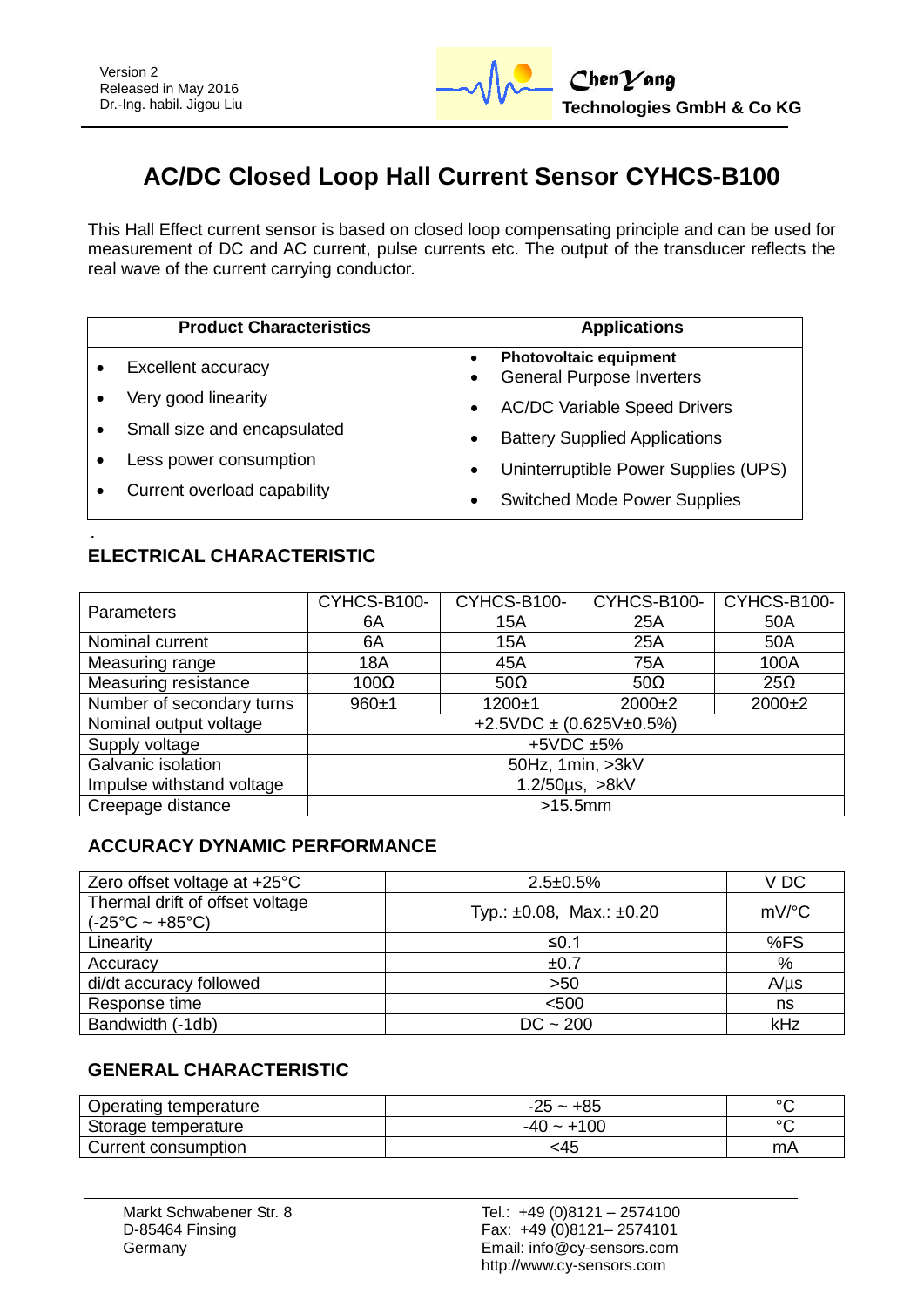

## **Dimensions (mm)**



## **Wiring diagram**

| Number of<br>Primary turns | Nominal current (A)                     | Output<br>voltage (V) | Primary<br>resistance<br>$(m\Omega)$ | Primary<br>inductance<br>(HH) | Input Pin Connection                  |  |  |
|----------------------------|-----------------------------------------|-----------------------|--------------------------------------|-------------------------------|---------------------------------------|--|--|
|                            | $\pm 6$ ( $\pm 15, \pm 25, \pm 50$ )    | $2.5 \pm 0.625$       | 0.18                                 | 0.013                         | 4 OUT<br>6<br>5<br>$\Theta$<br>2<br>3 |  |  |
|                            |                                         |                       |                                      |                               | IN<br>4 OUT<br>5<br>6                 |  |  |
| $\overline{2}$             | $\pm 3$ ( $\pm 7.5, \pm 12.5, \pm 25$ ) | $2.5 \pm 0.625$       | 0.81                                 | 0.05                          | $\circ$                               |  |  |
|                            |                                         |                       |                                      |                               | ত<br>3<br>IN                          |  |  |
| 3                          | $\pm 2(\pm 5, \pm 8.3, \pm 16.6)$       | $2.5 \pm 0.625$       | 1.62                                 | 0.12                          | 5<br>4 OUT<br>6<br>$\circ$            |  |  |
|                            |                                         |                       |                                      |                               | $\circ$<br>O<br>☜                     |  |  |
|                            |                                         |                       |                                      |                               | 3<br>IN                               |  |  |

## **Application Notes**

There are two inputs methods: 1) Cable Input using the sensor hole; 2) PCB Input using the input pins. You should only use one of these input models.

For the cable input model the current cable should be passed through the hole of the sensor. Taking the sensor CYHCS-B100-6A as example, the nominal current is 6A if the cable is passed through the hole one time. The nominal current is 3A or 2A if the cable is wired through the hole 2 or 3 times. In this input model please don't use the input pins.

For PCB input model one should wire the sensor according to the input pin connection shown in the above table. The 3 wiring diagrams correspond to the number of primary turns 1, 2 and 3. In this input model please don't use the hole of sensor as input.